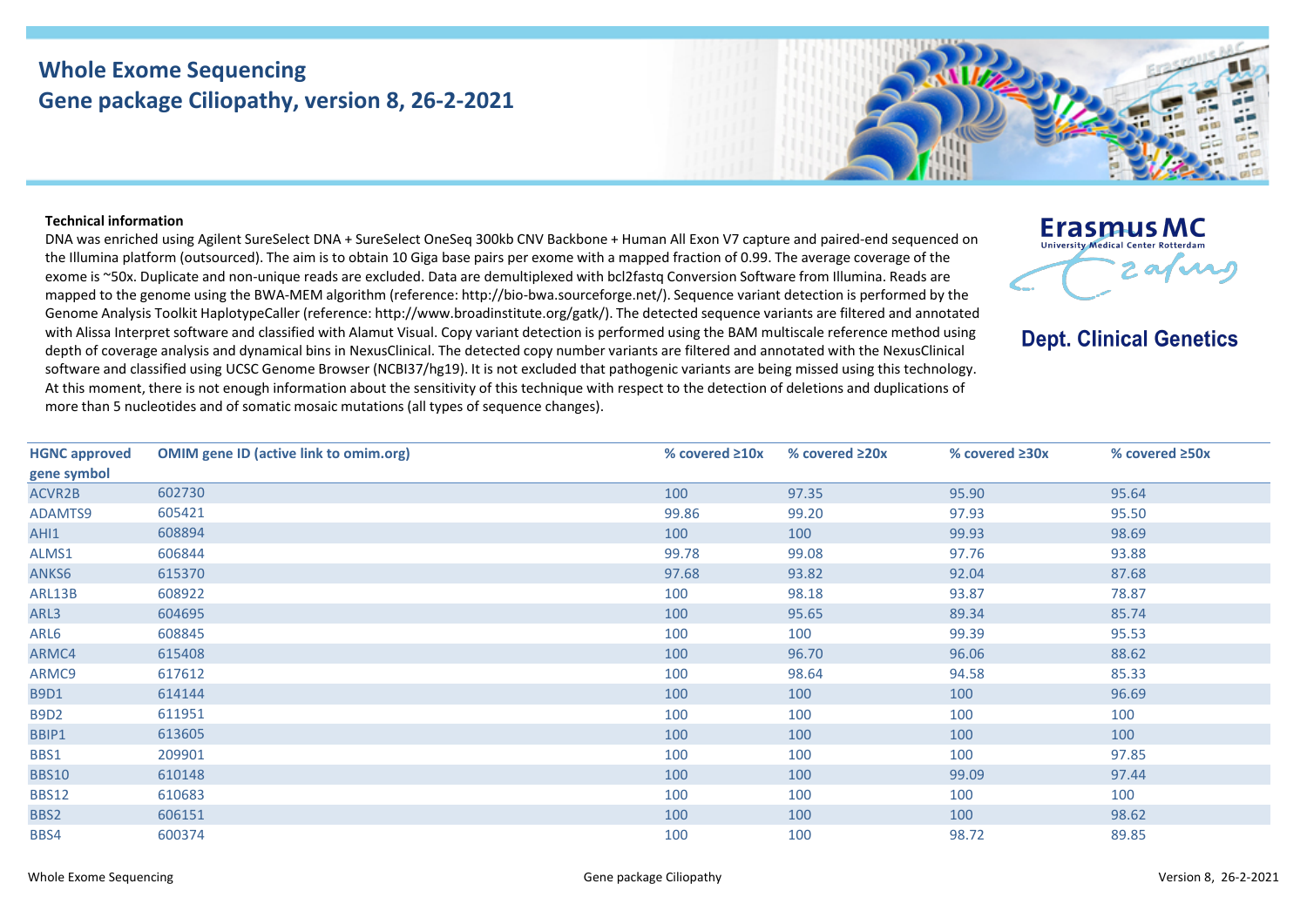| <b>HGNC approved</b>                       | <b>OMIM gene ID (active link to omim.org)</b> | % covered $\geq 10x$ | % covered ≥20x | % covered $\geq 30x$ | % covered ≥50x |
|--------------------------------------------|-----------------------------------------------|----------------------|----------------|----------------------|----------------|
| gene symbol                                |                                               |                      |                |                      |                |
| BBS5                                       | 603650                                        | 100                  | 100            | 100                  | 96.04          |
| BBS7                                       | 607590                                        | 100                  | 99.49          | 98.48                | 95.17          |
| BBS9                                       | 607968                                        | 99.97                | 99.27          | 96.37                | 92.04          |
| C <sub>2</sub> C <sub>D</sub> <sub>3</sub> | 615944                                        | 100                  | 100            | 99.55                | 96.55          |
| C8orf37                                    | 614477                                        | 100                  | 100            | 100                  | 100            |
| CC2D2A                                     | 612013                                        | 100                  | 98.73          | 95.51                | 85.85          |
| <b>CCDC103</b>                             | 614677                                        | 100                  | 100            | 100                  | 97.07          |
| CCDC114                                    | 615038                                        | 96.25                | 96.25          | 94.15                | 83.11          |
| <b>CCDC151</b>                             | 615956                                        | 100                  | 99.58          | 97.80                | 90.54          |
| CCDC28B                                    | 610162                                        | 100                  | 100            | 99.50                | 83.31          |
| CCDC39                                     | 613798                                        | 100                  | 98.57          | 93.89                | 81.68          |
| CCDC40                                     | 613799                                        | 100                  | 98.63          | 94.15                | 86.45          |
| CCDC65                                     | 611088                                        | 100                  | 100            | 98.08                | 87.16          |
| <b>CCNO</b>                                | 607752                                        | 100                  | 100            | 100                  | 90.99          |
| <b>CENPF</b>                               | 600236                                        | 100                  | 99.92          | 99.14                | 91.32          |
| <b>CEP104</b>                              | 616690                                        | 100                  | 100            | 99.33                | 95.15          |
| <b>CEP120</b>                              | 613446                                        | 100                  | 100            | 99.96                | 95.96          |
| <b>CEP164</b>                              | 614848                                        | 100                  | 99.42          | 96.54                | 84.31          |
| <b>CEP290</b>                              | 610142                                        | 92.98                | 88.53          | 84.16                | 75.57          |
| <b>CEP41</b>                               | 610523                                        | 100                  | 100            | 100                  | 63.51          |
| <b>CEP55</b>                               | 610000                                        | 100                  | 97.91          | 91.88                | 73.84          |
| CEP83                                      | 615847                                        | 99.88                | 91.20          | 82.06                | 73.67          |
| <b>CFAP298</b>                             | 615494                                        | 100                  | 100            | 100                  | 91.69          |
| <b>CFAP300</b>                             | 618058                                        | 100                  | 100            | 96.33                | 85.23          |
| <b>CFAP410</b>                             | 603191                                        | 100                  | 100            | 97.85                | 76.65          |
| CFAP53                                     | 614759                                        | 98.91                | 95.59          | 93.89                | 84.72          |
| CFC1                                       | 605194                                        | 33.46                | 33.46          | 30.16                | 24.59          |
| CPLANE1                                    | 614571                                        | 99.99                | 98.94          | 97.28                | 93.86          |
| CSPP1                                      | 611654                                        | 99.57                | 95.75          | 93.87                | 87.67          |
| DCDC2                                      | 605755                                        | 100                  | 99.36          | 95.76                | 87.13          |
| DDX59                                      | 615464                                        | 100                  | 100            | 99.97                | 98.02          |
| DNAAF1                                     | 613190                                        | 100                  | 100            | 98.43                | 90.48          |
| DNAAF2                                     | 612517                                        | 100                  | 100            | 98.06                | 89.87          |
| DNAAF3                                     | 614566                                        | 100                  | 99.27          | 95.20                | 81.71          |
| DNAAF4                                     | 608706                                        | 99.93                | 94.58          | 88.65                | 81.81          |
| DNAAF5                                     | 614864                                        | 94.96                | 84.27          | 78.27                | 71.35          |
| DNAH1                                      | 603332                                        | 100                  | 99.78          | 98.65                | 93.56          |
| DNAH11                                     | 603339                                        | 100                  | 99.97          | 99.48                | 95.73          |
| DNAH17                                     | 610063                                        | 100                  | 99.90          | 99.49                | 95.07          |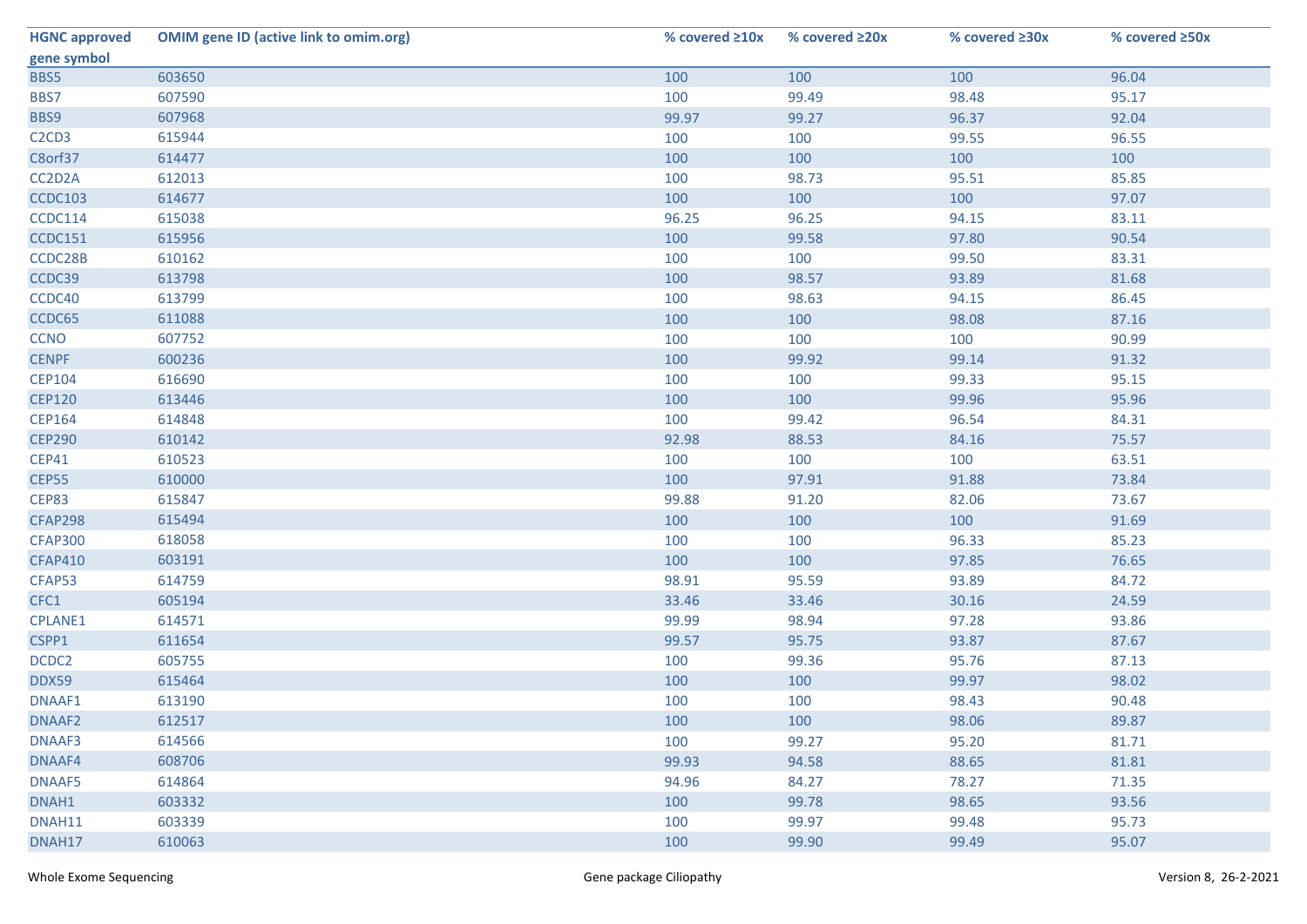| <b>HGNC approved</b> | <b>OMIM gene ID (active link to omim.org)</b> | % covered $\geq 10x$ | % covered ≥20x | % covered ≥30x | % covered ≥50x |
|----------------------|-----------------------------------------------|----------------------|----------------|----------------|----------------|
| gene symbol          |                                               |                      |                |                |                |
| DNAH5                | 603335                                        | 100                  | 99.57          | 98.78          | 95.30          |
| DNAH9                | 603330                                        | 100                  | 100            | 99.27          | 95.93          |
| DNAI1                | 604366                                        | 100                  | 99.52          | 97.59          | 87.05          |
| DNAI2                | 605483                                        | 93.11                | 93.11          | 92.43          | 88.99          |
| DNAJB13              | 610263                                        | 100                  | 100            | 100            | 99.86          |
| DNAL1                | 610062                                        | 100                  | 91.44          | 89.59          | 88.29          |
| DNHD1                | 617277                                        | 100                  | 100            | 100            | 98.65          |
| DRC1                 | 615288                                        | 100                  | 99.86          | 98.05          | 85.66          |
| DYNC2H1              | 603297                                        | 99.06                | 97.98          | 95.50          | 87.54          |
| DYNC2LI1             | 617083                                        | 100                  | 100            | 99.52          | 96.47          |
| <b>EVC</b>           | 604831                                        | 94.29                | 93.49          | 91.71          | 82.76          |
| EVC <sub>2</sub>     | 607261                                        | 100                  | 99.70          | 98.53          | 93.34          |
| EXOC8                | 615283                                        | 100                  | 100            | 100            | 100            |
| <b>FAM149B1</b>      | 618413                                        | 100                  | 100            | 99.11          | 96.67          |
| FOXJ1                | 602291                                        | 100                  | 99.50          | 95.82          | 79.36          |
| <b>FUZ</b>           | 610622                                        | 100                  | 98.24          | 94.79          | 77.79          |
| GAS2L2               | 611398                                        | 100                  | 100            | 100            | 95.11          |
| GAS8                 | 605178                                        | 100                  | 100            | 98.72          | 89.78          |
| GDF1                 | 602880                                        | 100                  | 84.78          | 73.92          | 57.87          |
| GLIS2                | 608539                                        | 100                  | 100            | 99.20          | 91.70          |
| <b>HYDIN</b>         | 610812                                        | 94.93                | 87.09          | 78.18          | 67.63          |
| HYLS1                | 610693                                        | 100                  | 100            | 100            | 96.29          |
| <b>IFT122</b>        | 606045                                        | 100                  | 99.83          | 98.59          | 91.64          |
| <b>IFT140</b>        | 614620                                        | 100                  | 100            | 98.91          | 92.50          |
| <b>IFT172</b>        | 607386                                        | 100                  | 100            | 99.30          | 96.91          |
| IFT27                | 615870                                        | 100                  | 100            | 100            | 92.91          |
| IFT43                | 614068                                        | 100                  | 100            | 100            | 97.33          |
| IFT52                | 617094                                        | 100                  | 100            | 100            | 100            |
| IFT74                | 608040                                        | 100                  | 96.51          | 89.89          | 65.78          |
| <b>IFT80</b>         | 611177                                        | 100                  | 99.93          | 97.09          | 85.61          |
| IFT81                | 605489                                        | 100                  | 99.56          | 97.09          | 82.18          |
| <b>INPP5E</b>        | 613037                                        | 99.81                | 97.42          | 94.23          | 87.57          |
| <b>INTU</b>          | 610621                                        | 100                  | 100            | 99.49          | 96.54          |
| <b>INVS</b>          | 243305                                        | 100                  | 99.29          | 98.31          | 94.13          |
| IQCB1                | 609237                                        | 100                  | 100            | 100            | 99.03          |
| KCTD3                | 613272                                        | 100                  | 98.31          | 96.33          | 91.64          |
| <b>KIAA0556</b>      | 616650                                        | 100                  | 99.74          | 98.06          | 92.87          |
| <b>KIAA0586</b>      | 610178                                        | 100                  | 99.66          | 96.58          | 86.09          |
| <b>KIAA0753</b>      | 617112                                        | 100                  | 99.88          | 98.91          | 95.88          |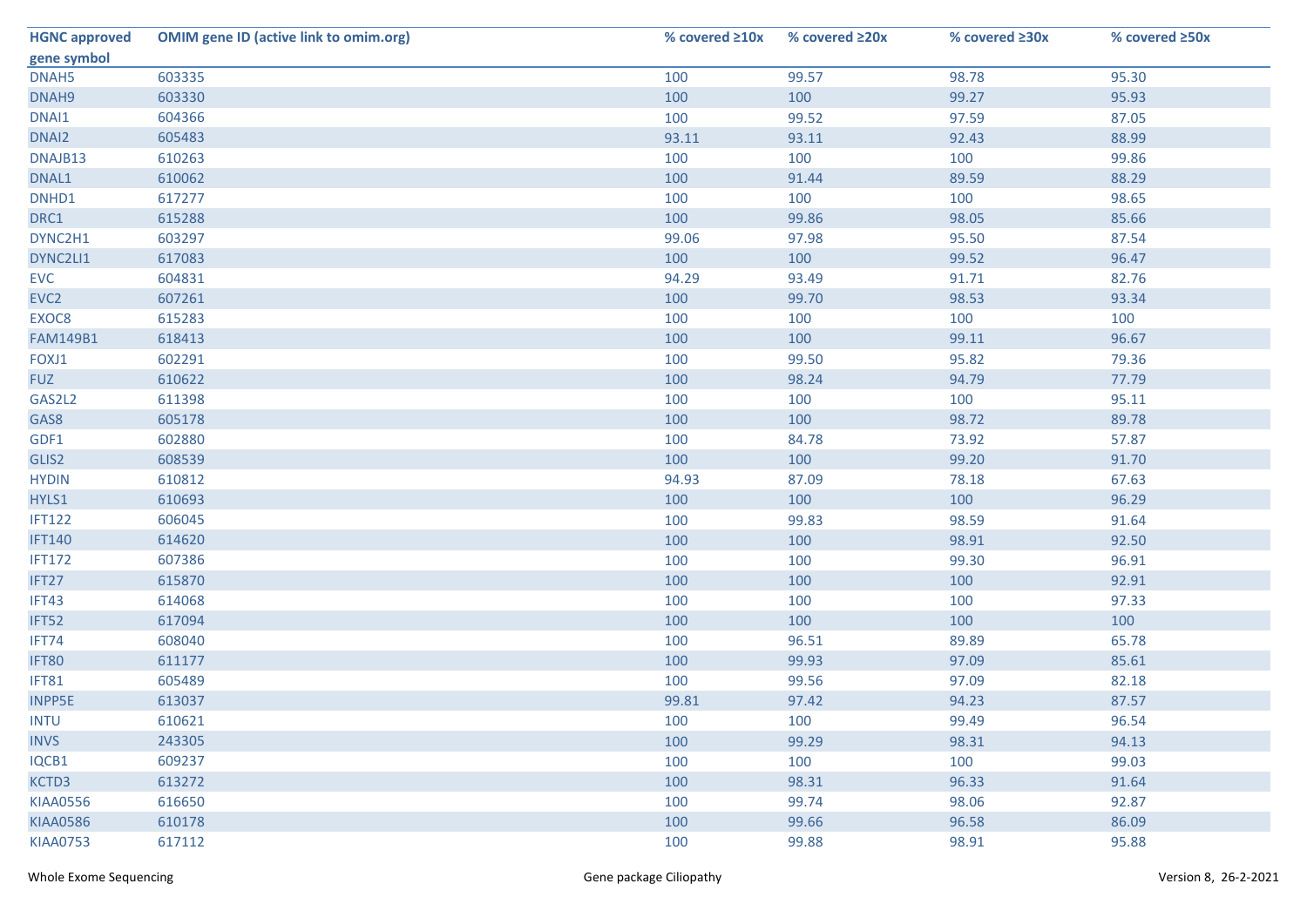| <b>HGNC approved</b> | <b>OMIM gene ID (active link to omim.org)</b> | % covered $\geq 10x$ | % covered ≥20x | % covered $\geq 30x$ | % covered ≥50x |
|----------------------|-----------------------------------------------|----------------------|----------------|----------------------|----------------|
| gene symbol          |                                               |                      |                |                      |                |
| KIF14                | 611279                                        | 99.27                | 98.19          | 96.42                | 91.26          |
| KIF7                 | 611254                                        | 99.65                | 96.04          | 90.61                | 78.96          |
| <b>LBR</b>           | 600024                                        | 100                  | 100            | 97.36                | 90.52          |
| LCA5                 | 611408                                        | 100                  | 100            | 100                  | 97.98          |
| LEFTY2               | 601877                                        | 100                  | 100            | 99.53                | 96.86          |
| LRRC56               | 618227                                        | 100                  | 100            | 97.18                | 78.79          |
| LRRC6                | 614930                                        | 94.02                | 94.02          | 93.47                | 90.72          |
| LZTFL1               | 606568                                        | 100                  | 96.36          | 87.71                | 77.48          |
| MAPKBP1              | 616786                                        | 100                  | 99.55          | 98.30                | 93.62          |
| <b>MCIDAS</b>        | 614086                                        | 100                  | 100            | 100                  | 96.80          |
| <b>MKKS</b>          | 604896                                        | 100                  | 100            | 100                  | 100            |
| MKS1                 | 609883                                        | 100                  | 99.90          | 98.82                | 92.05          |
| MMP21                | 608416                                        | 100                  | 97.08          | 92.61                | 82.27          |
| NCAPG2               | 608532                                        | 100                  | 99.21          | 95.85                | 87.64          |
| NEK1                 | 604588                                        | 100                  | 98.60          | 97.14                | 89.44          |
| <b>NEK10</b>         | 618726                                        | 100                  | 99.59          | 98.46                | 93.13          |
| NEK8                 | 609799                                        | 100                  | 100            | 99.58                | 92.21          |
| NME5                 | 603575                                        | 100                  | 100            | 100                  | 99.32          |
| NME8                 | 607421                                        | 100                  | 99.03          | 93.41                | 84.33          |
| <b>NODAL</b>         | 601265                                        | 100                  | 100            | 100                  | 100            |
| NPHP1                | 607100                                        | 96.88                | 96.88          | 96.88                | 92.57          |
| NPHP3                | 608002                                        | 100                  | 99.97          | 98.05                | 91.53          |
| NPHP4                | 607215                                        | 100                  | 99.94          | 98.34                | 89.49          |
| <b>OCRL</b>          | 300535                                        | 98.15                | 98.15          | 98.15                | 96.50          |
| OFD1                 | 300170                                        | 100                  | 98.67          | 94.05                | 75.14          |
| PDE6D                | 602676                                        | 100                  | 100            | 100                  | 98.36          |
| PIBF1                | 607532                                        | 100                  | 99.58          | 94.15                | 67.48          |
| PIH1D3               | 300933                                        | 100                  | 100            | 100                  | 91.67          |
| PIK3C2A              | 603601                                        | 100                  | 100            | 99.66                | 95.62          |
| PKD1                 | 601313                                        | 95.38                | 89.50          | 82.53                | 66.79          |
| PKD <sub>2</sub>     | 173910                                        | 99.19                | 93.13          | 87.92                | 78.28          |
| PKHD1                | 606702                                        | 100                  | 100            | 99.63                | 96.86          |
| POC1A                | 614783                                        | 100                  | 100            | 100                  | 97.36          |
| RPGRIP1              | 605446                                        | 100                  | 99.86          | 99.45                | 95.94          |
| RPGRIP1L             | 610937                                        | 99.01                | 97.45          | 94.84                | 90.66          |
| RSPH1                | 609314                                        | 100                  | 100            | 97.89                | 87.98          |
| RSPH3                | 615876                                        | 100                  | 100            | 98.53                | 94.18          |
| RSPH4A               | 612647                                        | 100                  | 100            | 100                  | 98.24          |
| RSPH9                | 612648                                        | 100                  | 100            | 100                  | 98.71          |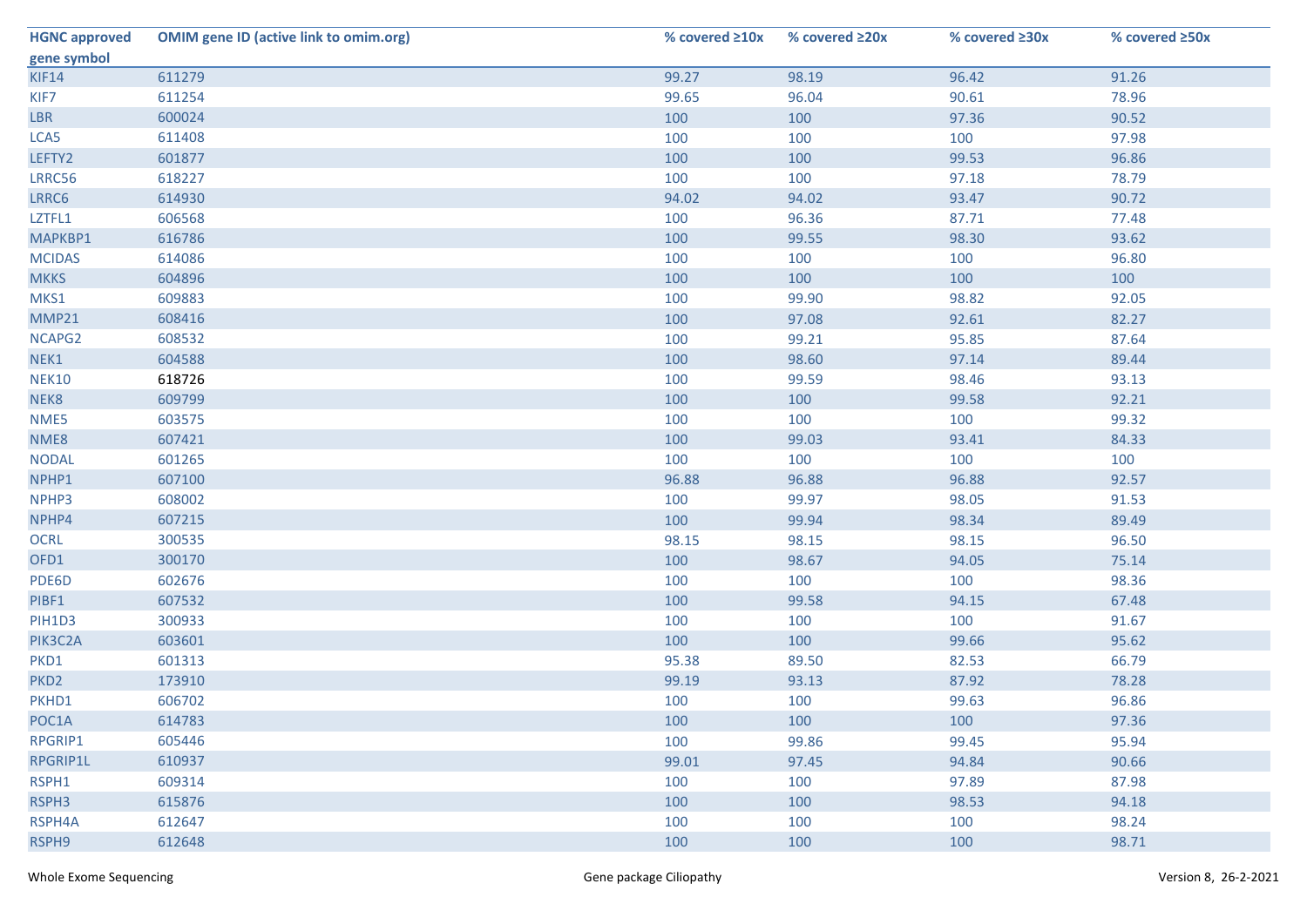| <b>HGNC approved</b> | <b>OMIM gene ID (active link to omim.org)</b> | % covered $\geq 10x$ | % covered $\geq 20x$ | % covered ≥30x | % covered ≥50x |
|----------------------|-----------------------------------------------|----------------------|----------------------|----------------|----------------|
| gene symbol          |                                               |                      |                      |                |                |
| SCLT1                | 611399                                        | 90.35                | 76.02                | 71.73          | 57.89          |
| SDCCAG8              | 613524                                        | 100                  | 99.54                | 96.41          | 81.03          |
| SPAG1                | 603395                                        | 99.36                | 94.58                | 88.75          | 72.66          |
| SPATA7               | 609868                                        | 100                  | 96.34                | 91.02          | 81.74          |
| STK36                | 607652                                        | 100                  | 99.90                | 99.47          | 98.01          |
| <b>SUFU</b>          | 607035                                        | 100                  | 100                  | 99.73          | 96.13          |
| <b>TBC1D32</b>       | 615867                                        | 99.41                | 95.02                | 90.66          | 81.60          |
| TCTEX1D2             | 617353                                        | 100                  | 100                  | 100            | 100            |
| TCTN1                | 609863                                        | 100                  | 100                  | 100            | 100            |
| TCTN2                | 613846                                        | 100                  | 100                  | 99.08          | 93.90          |
| TCTN3                | 613847                                        | 100                  | 100                  | 100            | 95.60          |
| <b>TMEM107</b>       | 616183                                        | 100                  | 100                  | 100            | 93.49          |
| <b>TMEM138</b>       | 614459                                        | 100                  | 100                  | 100            | 100            |
| <b>TMEM216</b>       | 613277                                        | 100                  | 100                  | 100            | 96.69          |
| <b>TMEM218</b>       | No ID                                         | 100                  | 100                  | 100            | 84.43          |
| <b>TMEM231</b>       | 614949                                        | 100                  | 100                  | 99.19          | 94.38          |
| <b>TMEM237</b>       | 614423                                        | 100                  | 100                  | 98.32          | 92.86          |
| <b>TMEM260</b>       | 617449                                        | 100                  | 99.06                | 97.75          | 91.95          |
| TMEM67               | 609884                                        | 100                  | 100                  | 99.55          | 88.82          |
| TOGARAM1             | 617618                                        | 100                  | 99.56                | 98.38          | 94.48          |
| TRAF3IP1             | 607380                                        | 100                  | 94.07                | 84.73          | 71.11          |
| <b>TRIM32</b>        | 602290                                        | 100                  | 100                  | 100            | 100            |
| TTBK2                | 611695                                        | 100                  | 100                  | 100            | 99.21          |
| <b>TTC12</b>         | 610732                                        | 100                  | 100                  | 98.86          | 92.95          |
| TTC21B               | 612014                                        | 100                  | 100                  | 100            | 98.62          |
| TTC25                | 617095                                        | 100                  | 100                  | 97.74          | 77.70          |
| TTC <sub>26</sub>    | 617453                                        | 100                  | 100                  | 100            | 96.92          |
| TTC8                 | 608132                                        | 100                  | 100                  | 100            | 98.76          |
| TULP1                | 602280                                        | 100                  | 96.29                | 87.18          | 60.93          |
| <b>WDPCP</b>         | 613580                                        | 100                  | 99.65                | 97.17          | 90.36          |
| WDR19                | 608151                                        | 100                  | 99.81                | 98.99          | 94.93          |
| WDR34                | 613363                                        | 100                  | 99.78                | 96.90          | 76.51          |
| WDR35                | 613602                                        | 99.99                | 99.40                | 97.68          | 94.88          |
| WDR60                | 615462                                        | 98.65                | 91.18                | 82.59          | 72.35          |
| XPNPEP3              | 613553                                        | 100                  | 100                  | 100            | 93.66          |
| ZIC <sub>3</sub>     | 300265                                        | 100                  | 100                  | 100            | 94.18          |
| ZMYND10              | 607070                                        | 100                  | 100                  | 100            | 100            |
| <b>ZNF423</b>        | 604557                                        | 100                  | 100                  | 100            | 98.31          |